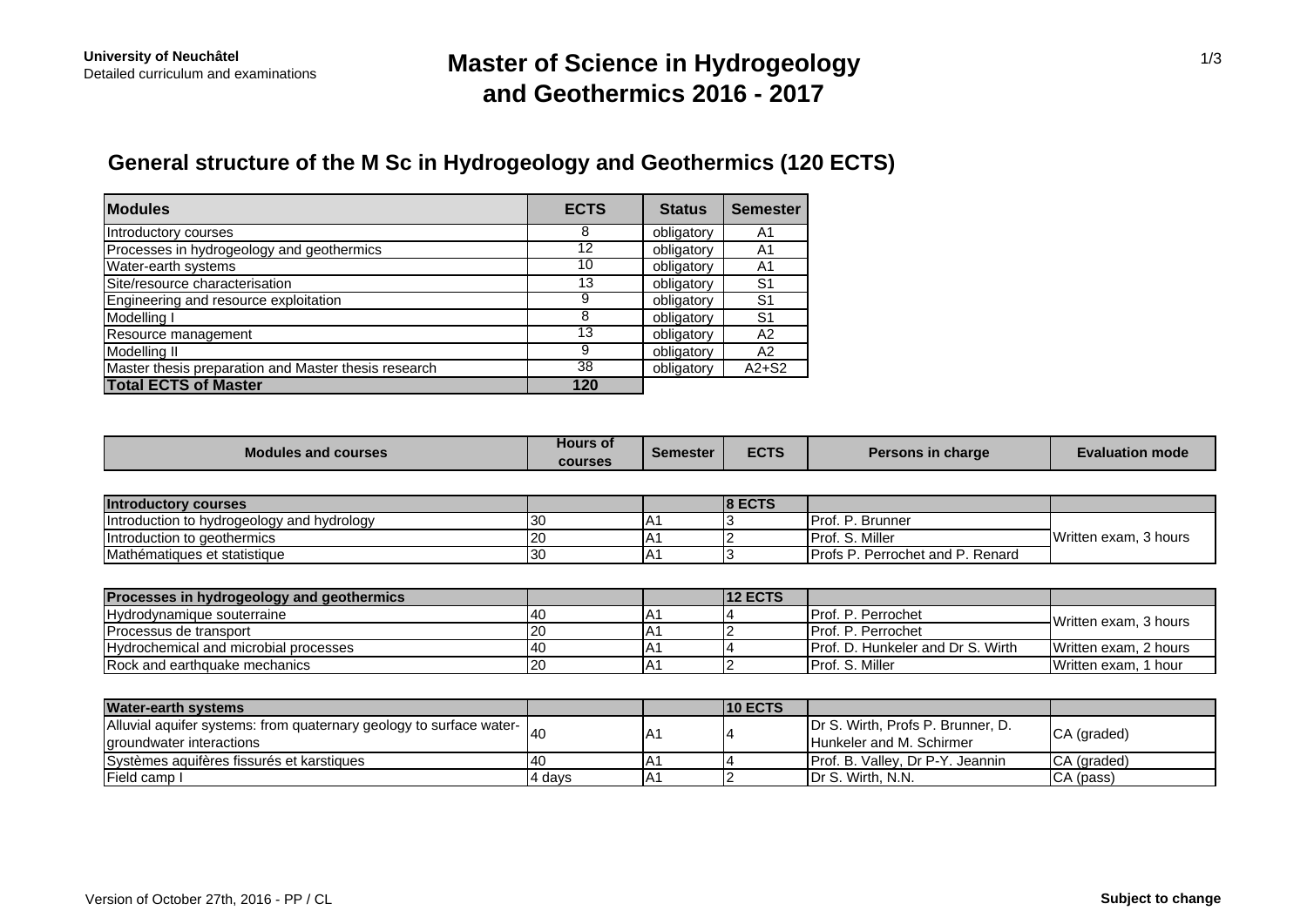# **Master of Science in Hydrogeology and Geothermics 2016 - 2017**

| <b>Modules and courses</b>                                                          | <b>Hours of</b><br>courses | <b>Semester</b> | <b>ECTS</b>    | Persons in charge                                 | <b>Evaluation mode</b> |  |
|-------------------------------------------------------------------------------------|----------------------------|-----------------|----------------|---------------------------------------------------|------------------------|--|
|                                                                                     |                            |                 |                |                                                   |                        |  |
| Site/resource characterisation                                                      |                            |                 | <b>13 ECTS</b> |                                                   |                        |  |
| Forages, tests hydrauliques, traceurs naturels et artificiels                       | 60                         | S <sub>1</sub>  |                | Profs P. Renard, D. Hunkeler and<br>B. Valley     | CA (graded)            |  |
| Geophysics and remote sensing                                                       | 40                         | $\overline{S1}$ | $\overline{4}$ | Profs S. Miller and P. Brunner                    | CA (graded)            |  |
| Field camp II                                                                       | 6 days                     | S <sub>1</sub>  | 3              | Profs P. Perrochet, D. Hunkeler and<br>P. Brunner | CA (pass)              |  |
|                                                                                     |                            |                 |                |                                                   |                        |  |
| <b>Modelling I</b>                                                                  |                            |                 | 8 ECTS         |                                                   |                        |  |
| Modélisation des réservoirs                                                         | 40                         | S <sub>1</sub>  | $\overline{4}$ | Profs P. Renard and P. Brunner                    | CA (graded)            |  |
| Modélisation des écoulements et des processus de transport                          | 40                         | $\overline{S1}$ | $\overline{4}$ | Prof. P. Perrochet and N.N.                       | CA (graded)            |  |
|                                                                                     |                            |                 |                |                                                   |                        |  |
| <b>Engineering and resource exploitation</b>                                        |                            |                 | 9 ECTS         |                                                   |                        |  |
| Systèmes géothermiques peu profonds                                                 | $\overline{20}$            | S <sub>1</sub>  | $\overline{2}$ | Dr V. Badoux                                      | CA (graded)            |  |
| Deep energy resources                                                               | $\overline{30}$            | S <sub>1</sub>  | 3              | Profs S. Miller and B. Valley                     | CA (graded)            |  |
| Water supply and water treatment                                                    | $\overline{20}$            | S <sub>1</sub>  | $\overline{c}$ | Prof. P. Brunner                                  | CA (graded)            |  |
| Ingénierie géotechnique                                                             | $\overline{20}$            | S <sub>1</sub>  | $\overline{c}$ | Dr L. Tacher                                      | CA (graded)            |  |
|                                                                                     |                            |                 |                |                                                   |                        |  |
| <b>Modelling II</b>                                                                 |                            |                 | 9 ECTS         |                                                   |                        |  |
| Numerical modelling of hydrochemical processes                                      | 20                         | A2              | $\overline{2}$ | Prof. D. Hunkeler                                 | CA (graded)            |  |
| Numerical modelling of geomechanical processes                                      | $\overline{30}$            | $\overline{A2}$ | 3              | Prof. S. Miller                                   | CA (graded)            |  |
| Géostatistique et modélisation inverse                                              | 40                         | A2              | $\overline{4}$ | Profs P. Renard and P. Brunner                    | CA (graded)            |  |
|                                                                                     |                            |                 |                |                                                   |                        |  |
| <b>Resource management</b>                                                          |                            |                 | <b>13 ECTS</b> |                                                   |                        |  |
| Water resource management in the European context                                   | $\overline{20}$            | $\overline{A2}$ | $\overline{2}$ | Profs P. Brunner and D. Hunkeler                  |                        |  |
| Water resource management in semi-arid/arid regions and in<br>humanitarian contexts | 20                         | A2              | $\overline{2}$ | <b>IProf. P. Brunner and N.N.</b>                 | CA (graded)            |  |
| Groundwater pollution and remediation                                               | $\overline{30}$            | A2              | င              | Prof. D. Hunkeler                                 | CA (graded)            |  |
| Urban hydrogeology                                                                  | $\overline{20}$            | A2              | $\overline{c}$ | Prof. M. Schirmer                                 |                        |  |
| Geothermal resources in the European context and worldwide                          | $\overline{20}$            | A2              | $\overline{2}$ | Profs S. Miller and B. Valley                     | CA (graded)            |  |
| Economical, political and societal aspects of geothermics                           | $\overline{20}$            | A2              | $\overline{2}$ | Profs S. Miller and B. Valley                     |                        |  |